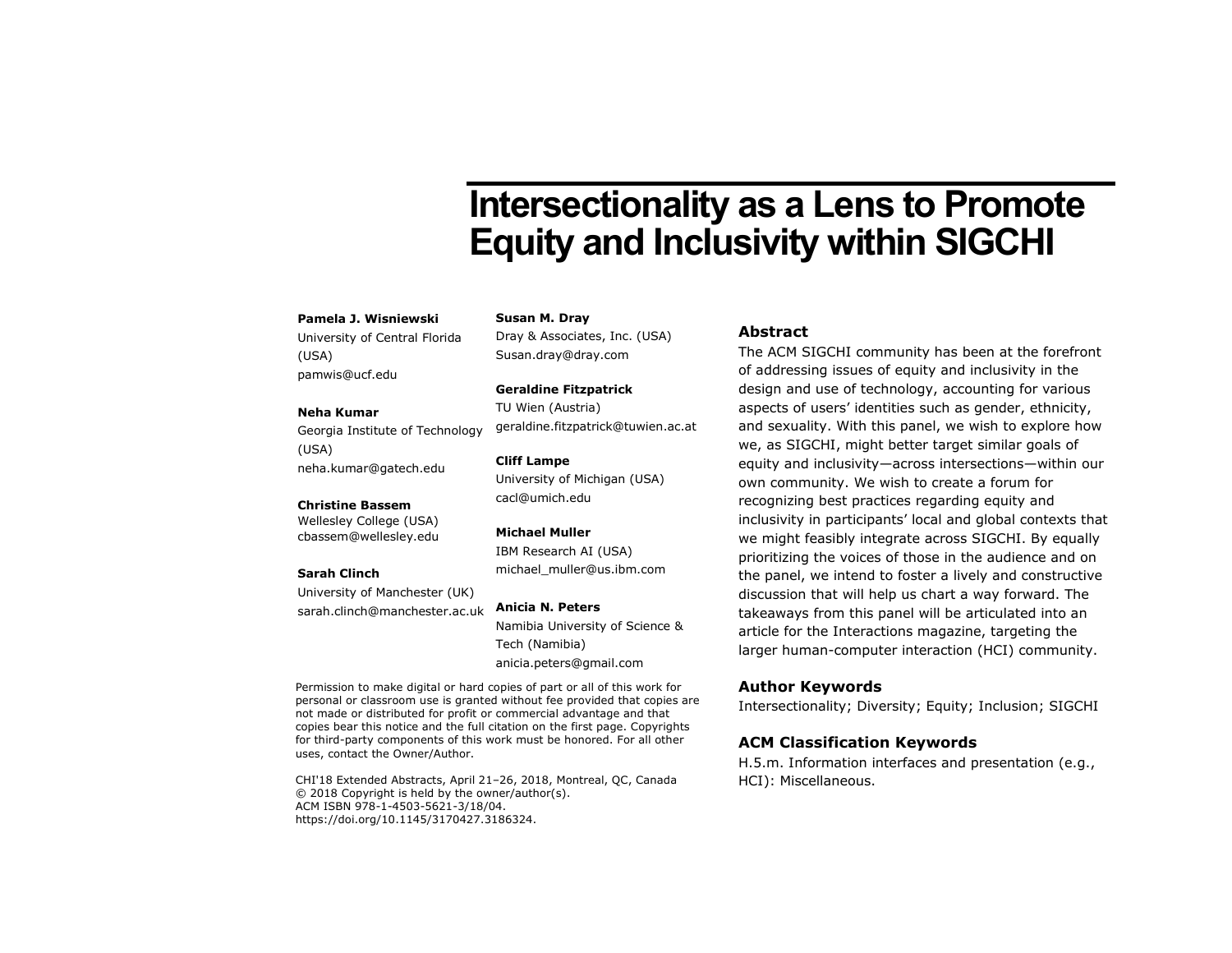# **Introduction**

At CHI 2017, Schlesinger, Edwards, and Grinter made a call for an Intersectional HCI, emphasizing the need for HCI research to recognize the *intersections* of diverse aspects of users' identities, including their race, gender, and class, but also other aspects such as nationality and/or sexuality [11]. They highlighted how research at CHI had thus far failed to engaged with intersectionality in a meaningful way. Since then, workshops at the CSCW and IDC conferences [4, 12] have also stressed the importance of thinking about intersections in HCI research, but again, focusing on the intersections where research subjects are located.

Our panel aims to raise intersectional sensitization with regards to the identities of members *within* SIGCHI, reflecting on how we might co-create a more equitable and inclusive community. We will begin by recognizing efforts that SIGCHI has made over the years, in generally being ahead of the curve with its current constitution and efforts towards inclusive growth. We will then invite participation from our audience and panel regarding best practices in other local/global research communities that might strengthen our own, identifying concrete steps forward.

Our panel is one of many initiatives of the *Fostering the Future of Computing* working group—part of the ACM Future of Computing Academy (FCA). Pamela, Neha, Christine, and Sarah are members of the FCA, this working group, and SIGCHI. We aim to inform best practices for equity and inclusivity in the ACM.

# <span id="page-1-0"></span>**Panel Overview**

Questions<sup>[1](#page-1-0)</sup> we plan to raise in our panel include:

- *1. What have we learned from the ways in which the SIGCHI community has successfully addressed matters of equity and inclusion that have yielded measurable, positive outcomes? Are there other research communities that have performed well in this regard?*
- *2. Are there ways in which intersections that exist within the SIGCHI community have not been recognized adequately and/or appropriately?*
- *3. How might we, as individuals and a community, work towards a more equitable and inclusive SIGCHI, particularly at recognized intersections?*

We will ensure that these questions are addressed in a healthy, constructive dialog, by all voices, particularly those at the intersections we highlight next.

# **Intersections to Consider**

Brah and Phoenix defined intersectionality as *"the complex, irreducible, varied, and variable effects which ensue when multiple axes of differentiation—economic, political cultural, psychic, subjective and experiential intersect in historically specific contexts"* [2]. Originally introduced by Crenshaw as a frame for recognizing dimensions of the experiences and struggles of black women [3], intersectionality is frequently used to refer to *"different kinds of difference"* and for understanding the impact of such difference [10]. Below, we identify kinds of difference that continue to shape the SIGCHI community and may merit greater attention than they

method repository [13]. It allows for carefully constructed feedback to ensure that the conversations remain generative.

 $1$  The above questions are modeled after the "I like, I wish, What if" format that is part of the Stanford University d.school's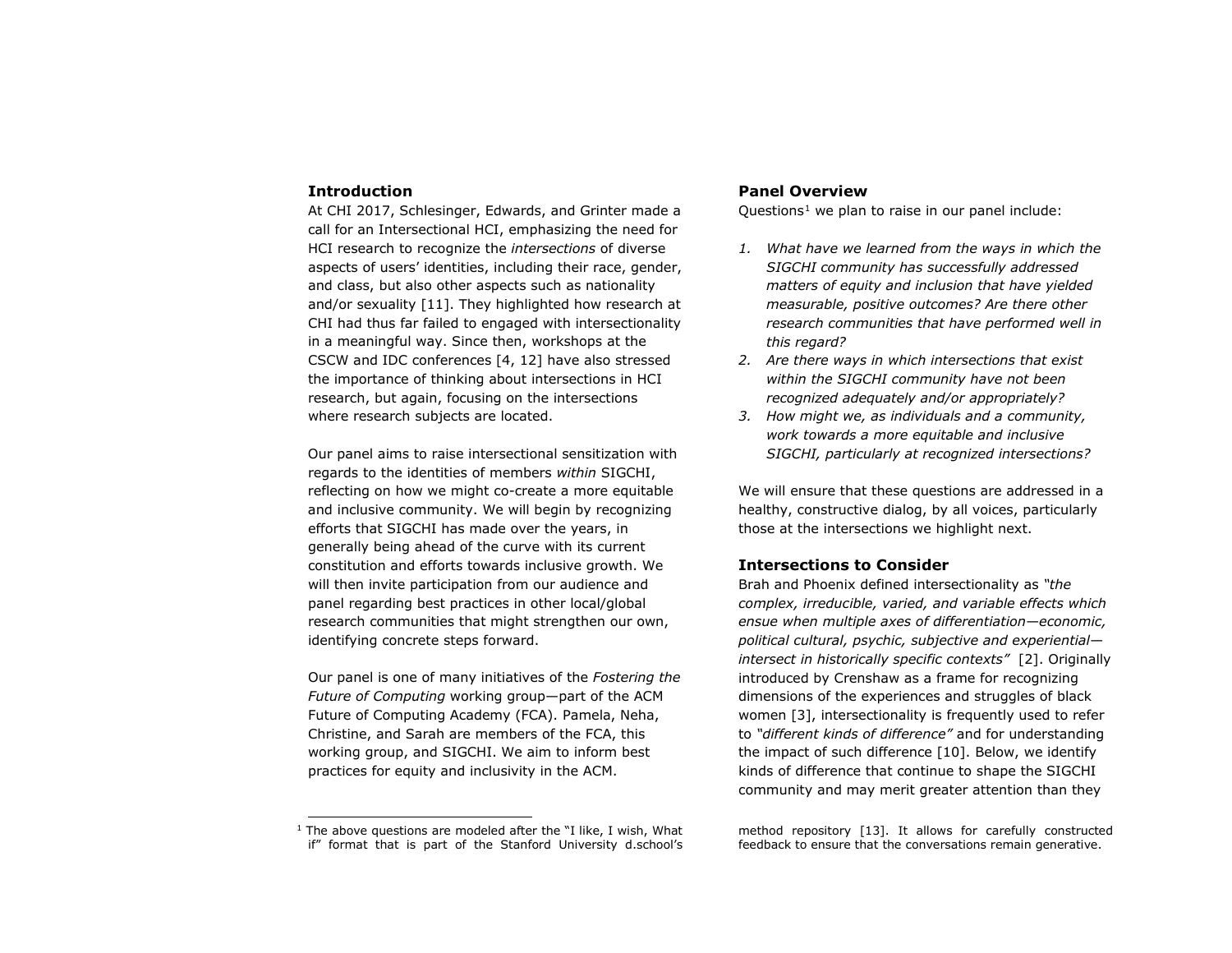have received. We then attend to how some of these might intersect to make a greater impact.

#### *Global Diversity*

In recent years, SIGCHI has made many efforts to increase its global reach. Most recent undertakings include the SIGCHI Across Borders Initiative being led by Susan and Cliff (panelists), HCI Across Borders symposia, and multiple Development Consortia organized through the years [7]. The institution of the Gary Marsden Development Fund has been an additional push towards inviting greater participation at a global level, for both less and more experienced HCI researchers. However, there is much progress to be made in this regard. How might SIGCHI work more extensively to support and foster regional expertise in HCI far from the U.S. and in emerging economies? This may also require being better prepared to deal with political complications such as travel bans and visa issues, the subject of much discussion last year [6].

*Under-Representation of Race and Ethnicity* From a race and ethnicity perspective, a mere glance would indicate that the SIGCHI community lacks equal representation. Often, this results in outsiders speaking in place of the members of that constituency, leading to problems of *whose* voice is heard [8]. Are there efforts ongoing within SIGCHI to recognize and/or improve these statistics? Are there other disciplines (that the audience is aware of) that might better address this gap? What might be challenges that our community

must contend with when we do not recognize or do not address this concern?

#### *Gender Inequity*

Historically, SIGCHI has had a larger representation of women compared to other computing fields. In computing disciplines, at least four men earn an undergraduate degree for every woman, and this disparity increases for post-graduate studies [9]. Meanwhile, 80% of computer science publications are also authored by men [1]. However, the factors that shape gender imbalance in computing need to be better understood, even within SIGCHI. How might latent biases and more subtle acts of discrimination be brought to the fore? For instance, are there subcommunities within SIGCHI, who find themselves at a disadvantage because of the nature of research they engage in, for example, those who engage in feminist scholarship, such as *ethics of care*?

*Imbalance of Institutional Representation* Looking at the statistics for CHI 2017, a quarter of all publications last year came from only 19 institutions (3% of all institutions included in the CHI 2017 proceedings) [5]. Of these 19 institutions, 10 were Ivy League or top-tier R1 universities within the United States. Is the high representation from these universities due to the quality of their research, or is it possible that a mixture of other factors, including intersectional biases, play a role? For instance, research shows that a single-blind review process (operative at the level of associate chairs within the SIGCHI review process) may introduce a number of biases and tend to favor researchers at higher-ranked universities, who already have more resources than their lower-ranked counterparts [14]. More research is warranted to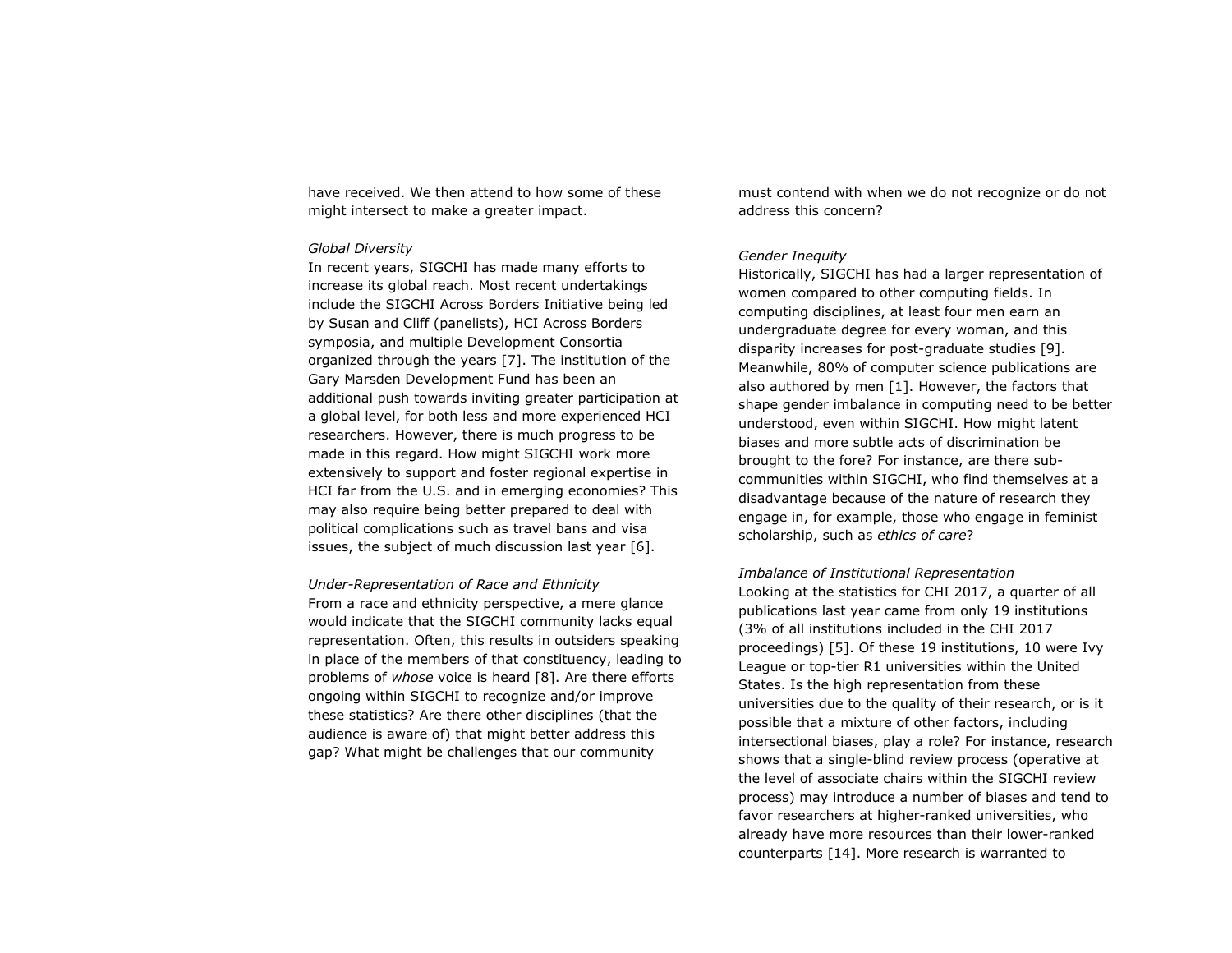understand the cause and implications of this unequal distribution on inclusivity within our community.

The ACM SIGCHI community has been growing exponentially and discussions around its sustainability are becoming quite frequent, often resulting in discussions on how to increase quality, but also threatening to narrow our field in ways which may unintentionally harm those who are already struggling to succeed. Exclusivity may also harm people who remain within our community because it denies them new and different perspectives from those who have been unintentionally excluded or remain at the margins; thus, less likely to be heard. How might we ensure that we do not create a community in which the rich get richer, the poor get poorer, and everyone loses the opportunity to learn from new perspectives and new domains? How might we distribute resources and costs across institutions and researchers, both in terms of time and money, in a way that is fair and equitable, and which opens worlds and viewpoints that were previously unknown to the community?

#### *Individual-Level Differences*

There are several other kinds of difference that exist at the individual level. For example, people might be differently-abled, and while there have been significant efforts within SIGCHI to support accessibility, we can move beyond adherence to published standards, to consider the actual experiences in conference settings, of researchers with disabilities. People might also have caregiving responsibilities, and while recent CHI conferences have made efforts to provide childcare, there remains little consideration of how these responsibilities are recognized and understood in terms of their impact on the researcher's time and financial

resources. Further, people might be impacted by their cultural identities in less understood ways. For example, some might come from more collectivist cultures which affect authorship. Finally, personality may also make a difference; introversion/extraversion, for instance, effects how we engage with others. Advice to junior researchers often includes the suggestion that they should push themselves out of their comfort zones to ensure social engagement. Perhaps we might consider, instead, how SIGHCI events might be shaped to adapt to the characteristics of their attendees?

Our community is stronger and more knowledgeable through its diversity, with individual differences celebrated. As a community that prides itself on understanding and designing for individual differences, how may we apply these principles and values within our own field in a way that respects the intersectionality of our community?

### **Panel Participants**

We selected our panelists to ensure representation across gender (two identify as male and three as female), nationality (North America, Europe, Australia, and Africa), and professional backgrounds (academia, industry, and practice). All have been proponents of equity and inclusivity within/beyond SIGCHI. As will be evident from the panel format specified below, we expect our panel to consist primarily of participation from the audience, with comments from the panelists in places that they see fit. **Cliff**, our moderator, will ensure that voices are heard equally and that they remain respectful across the room. Here we also draw on his extensive expertise within the SIGCHI community, where he wears many leadership hats all at once. Our panelists also include **Susan**, ACM Fellow as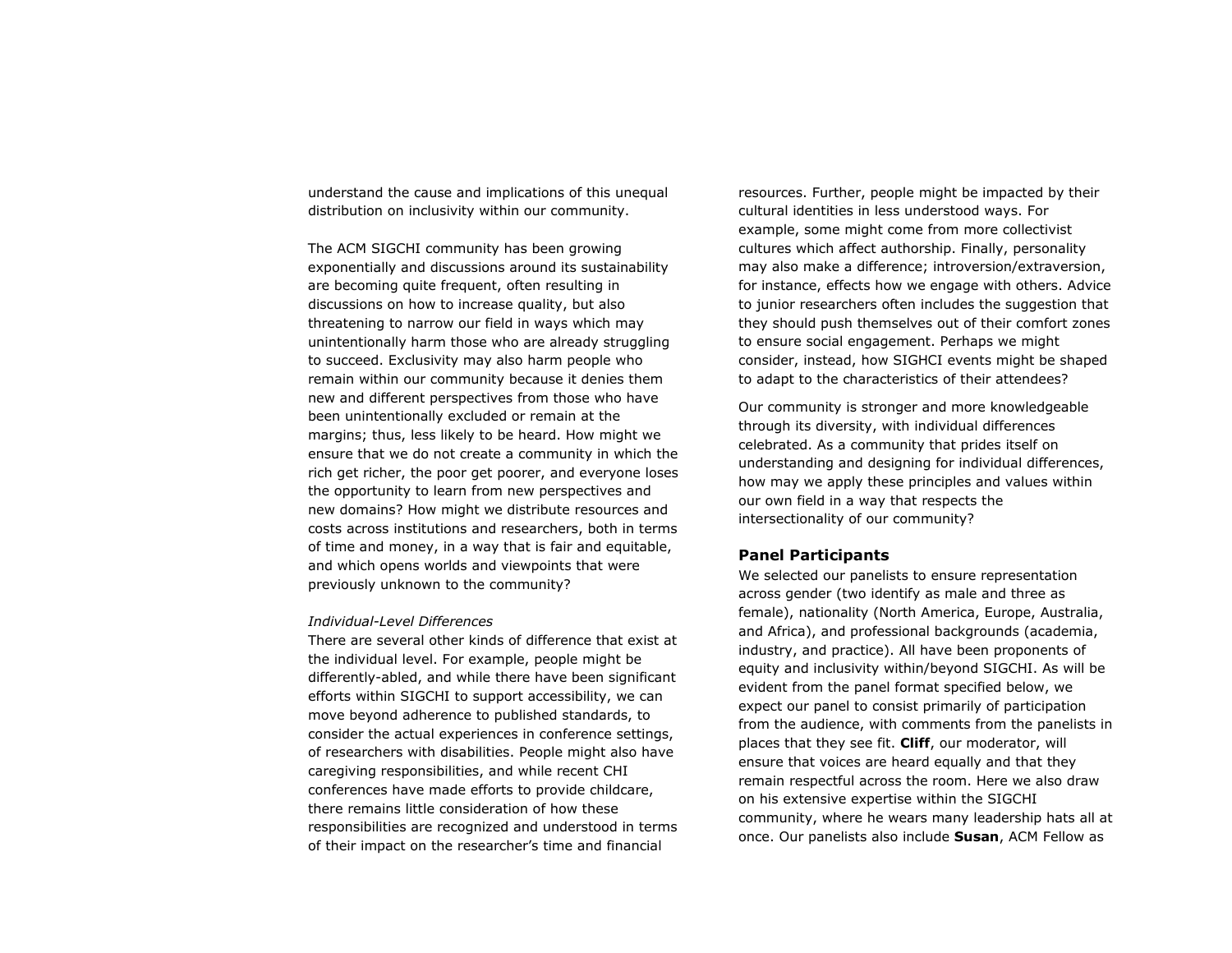# **WHY use I Like, I Wish, What If (ILIWWI)**

*"Designers rely on personal communication and, particularly, feedback, during design work. You request feedback from users about your solution concepts, and you seek feedback from colleagues about design frameworks you are developing. Outside the project itself, fellow designers need to communicate how they are working together as a team. Feedback is best given with I-statements. For example, "I sometimes feel you don't listen to me" instead of "You don't listen to a word I say." Specifically, "I like, I wish, What if" (IL/IW/WI) is a simple tool to encourage open feedback"* [13]*.*

of 2017, who has also been a recipient of the SIGCHI and UXPA Lifetime Achievement Awards, and was one of the founders of SIGCHI. We draw on her vast contributions towards making SIGCHI diverse in terms of both gender and ethnicity. **Geraldine** is a professor at TU Wien, with experience working in different countries, and in industry and academia. She is active in facilitating early career development workshops, as well as coaching/mentoring academics, and hosting the "Changing Academic Life" podcast series. She will also be the general co-chair for CHI 2019. **Anicia** has made foundational contributions to developing HCI capacity in Namibia in particular, but also Africa more generally. She chaired the first AfriCHI conference in 2016, and will be the CHI 2019 Diversity and Inclusion chair. Themes of global inclusion and diversity are central to her efforts. Finally, **Michael** is at IBM Research AI and one of his research focuses has been the inclusion of diverse voices and constituencies in the design of technologies and work practices. He is Diversity cochair on the GROUP Conference Steering Committee.

# **Panel: During and After**

Our 80-minute panel will be organized as follows:

- **0-10 mins:** Brief introductions of panelists
- 11-20: Introduce the ILIWWI format (see sidebar)
- 21-65: Moderated discussion that cycles between the audience and panelists, with each issue being presented by the audience in the ILIWWI format
- **66-75:** Summary of takeaways from discussion and next steps to operationalize them
- **76-80:** Wrap-up and thank-yous to all who participated with a provision of additional (moderated) channels to continue conversations

*Creating a Safe and Engaging Space* Our panel aims to break away from the traditional discourse we engage in as academics, which encourages debate around the validity and merit of certain ideas, to serve as a safe space towards improving awareness on a diverse set of intersections that are present within the SIGCHI community. To ensure inclusivity and mutual respect, we will encourage audience members to use the "I like  $\overline{\phantom{a}}$ . I wish , what if  $\blacksquare$  " ILIWWI format to introduce new perspectives and engage with the panelists. We will explore using technology as a means for audience members to "+1" or amplify one another's voices to show support. We will also allow for anonymous feedback to be given with regards to the ongoing discussion using an online channel (e.g. Slido).

#### *Involving the Larger SIGCHI Community*

We will find mechanisms to support virtual participation during the panel, both online and through telepresence, as well as record the panel for later viewing. Once the panel concludes, we will also explore ways of continuing (moderated) discussions online for those interested.

# **Panel Outcomes and Conclusion**

The primary objective of our panel is to facilitate conversations within the SIGCHI community on issues of equity and inclusivity by bringing awareness to a diverse set of intersections that could benefit the community through greater dialog. In this panel, we consider several *"different kinds of difference."* Some of these identities commonly intersect (*e.g.,* women from Africa are more likely to be Black; researchers with caregiving responsibilities are more likely to be women) while others may be less common (*e.g.,* caregiving men from emerging economies). Regardless of whether